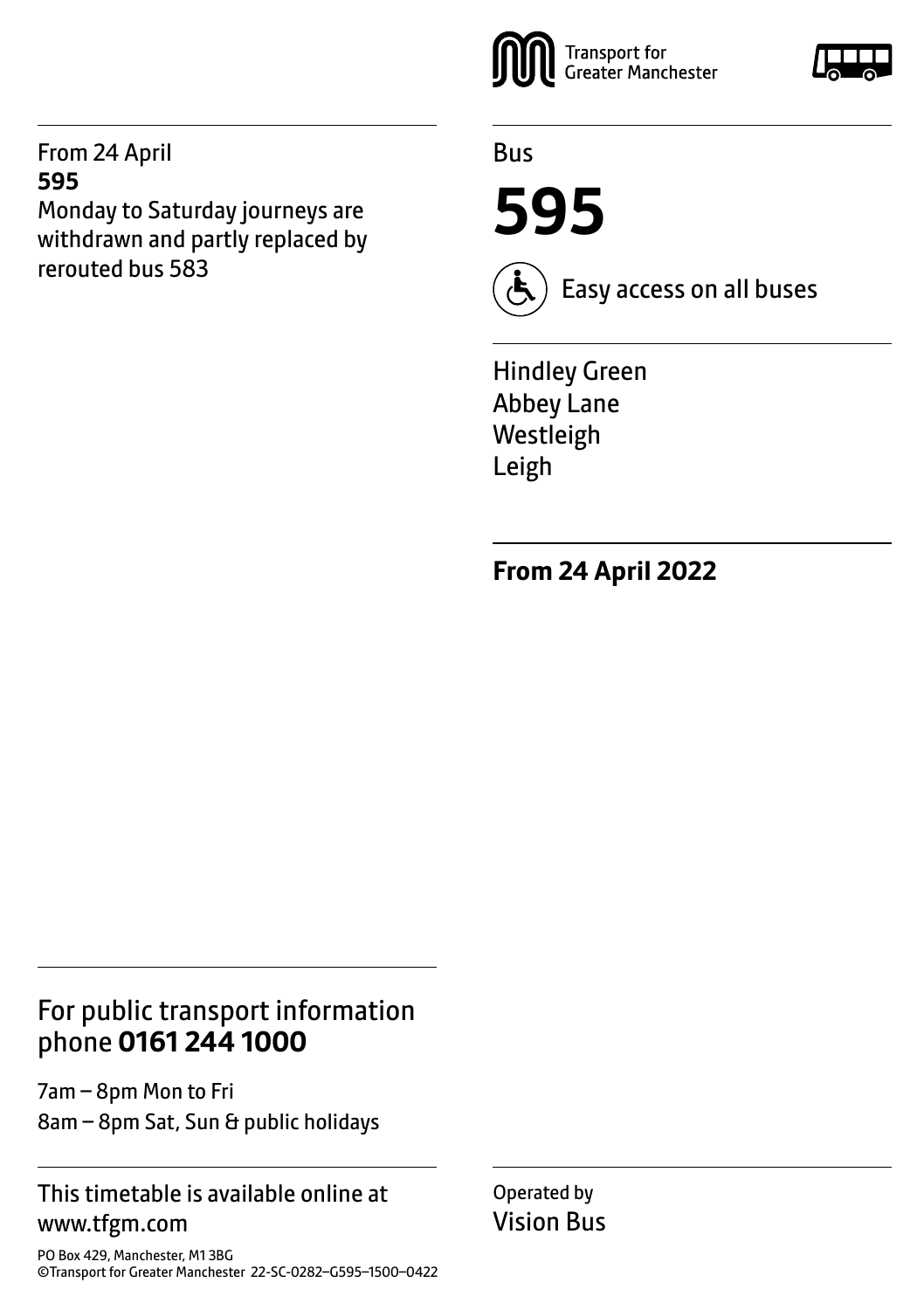# Additional information

# Alternative format

To ask for leaflets to be sent to you, or to request large print, Braille or recorded information phone 0161 244 1000 or visit www.tfgm.com

### Easy access on buses



 Journeys run with low floor buses have no steps at the entrance, making getting on and off easier. Where shown, low floor buses have a ramp for access and a dedicated space for wheelchairs and pushchairs inside the bus. The bus operator will always try to provide easy access services where these services are scheduled to run.

# Using this timetable

Timetables show the direction of travel, bus numbers and the days of the week. Main stops on the route are listed on the left. Where no time is shown against a particular stop, the bus does not stop there on that journey. Check any letters which are shown in the timetable against the key at the bottom of the page.

# Where to find information about service changes

www.tfgm.com Bus station posters Leaflets from outlets.

# Tickets and information

Bus companies offer a range of tickets for use on their own buses. For travel on any service in the County, use System One tickets, including DaySaver. Travelshops provide tickets, information and journey planning advice on buses, trains and trams for work and pleasure.

# Using the 24 hour clock

Times are shown in four figures. The first two are the hour and the last two are the minutes.

0753 is 53 minutes past 7am 1953 is 53 minutes past 7pm



# Operator details

#### **Vision Bus**

Unit 1E Blackrod Interchange Station Road Blackrod Bolton BL6 5JE Telephone 01204 468 288

### **Travelshops**

### **Leigh Bus Station**

Monday to Friday 7am to 5.30pm Saturday 8.30am to 1.15pm and 2pm to 4pm Sunday\* Closed \*Including public holidays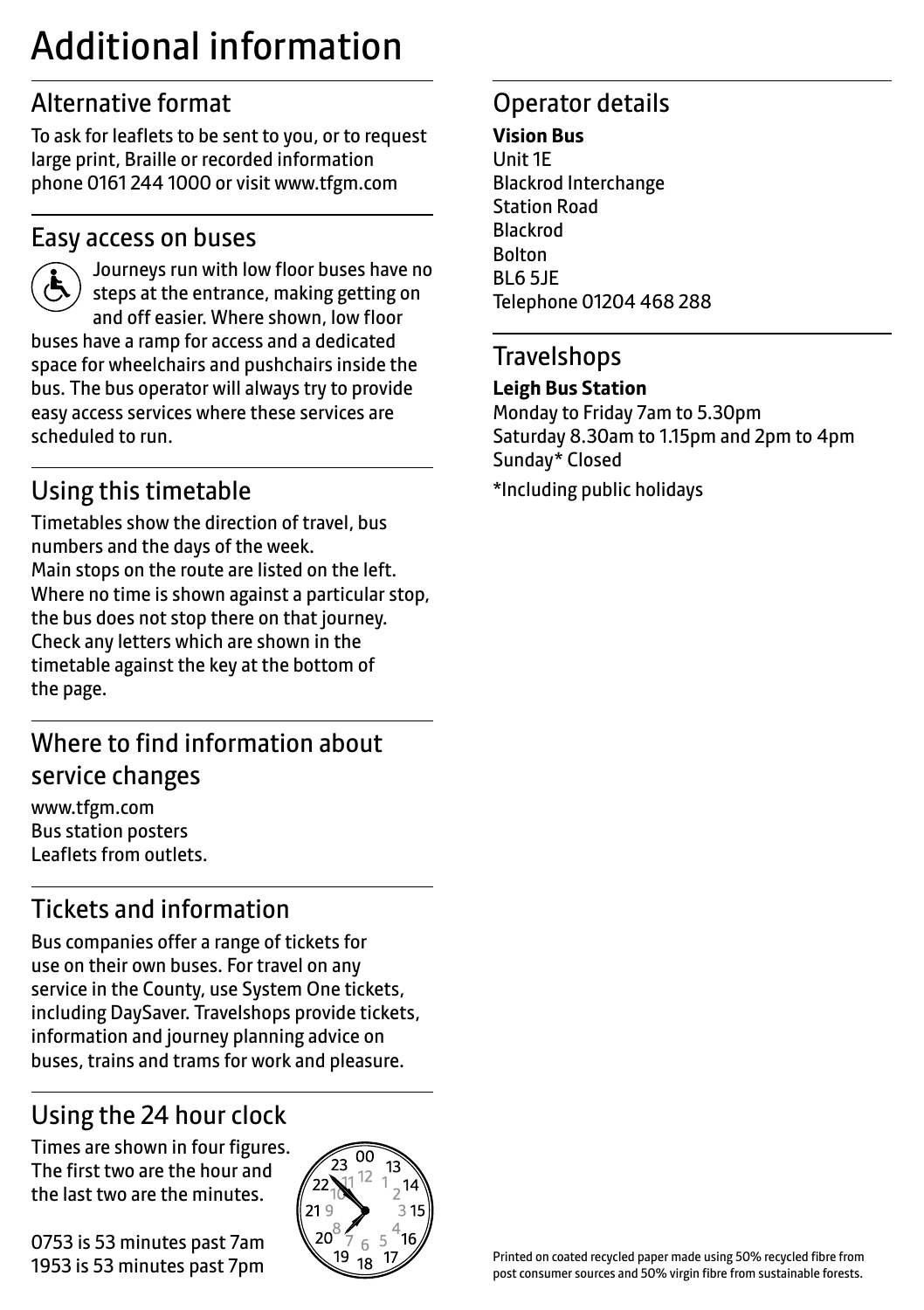

information published and to publish changes to information in a timely manner. In no event will Transport for Greater Manchester be liable for any loss that may arise from this information being inaccurate.